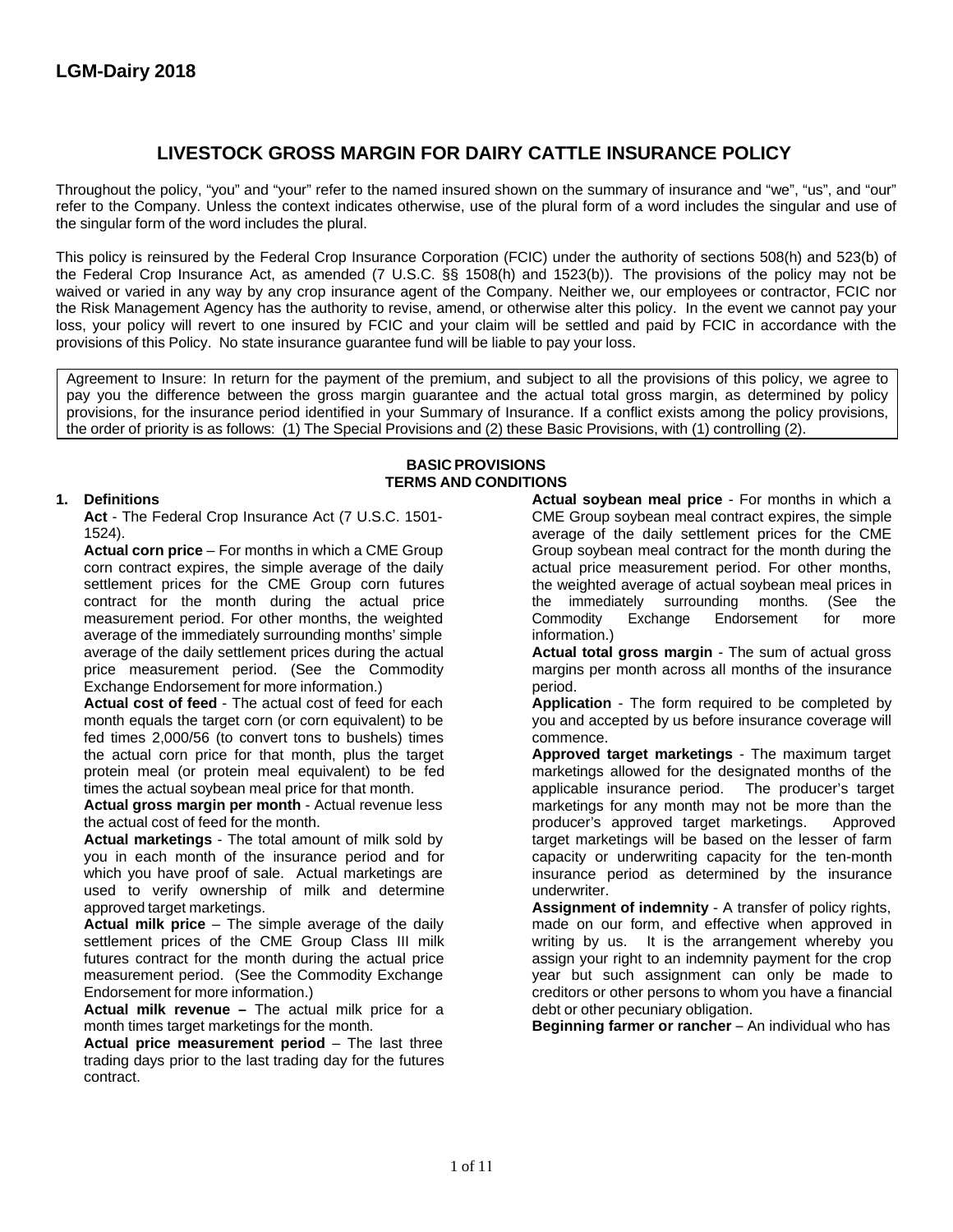not actively operated and managed a farm or ranch in any state, with an insurable interest in a crop or livestock as an owner-operator, landlord, tenant, or sharecropper for more than five crop years, as determined in accordance with FCIC procedures. Any crop year's insurable interest may, at your election, be excluded if earned while under the age of 18, while in full-time military service of the United States, or while in post-secondary education, in accordance with FCIC procedures. A person other than an individual may be eligible for beginning farmer or rancher benefits if there is at least one individual substantial beneficial interest holder and all individual substantial beneficial interest holders qualify as a beginning farmer or rancher.

**CME Group -** The Chicago Mercantile Exchange Group. **Company -** The insurance company reinsured by FCIC that is identified on, and issuing, your summary of insurance.

**Consent** - Approval in writing by us allowing you to take a specific action.

**Contract change date -** The calendar date by which we make any policy changes available for inspection in the agent's office.

**Corn equivalent** - The amount of corn equivalent to the energy content of the dairy ration used by the producer. Suggested conversion rates for dairy feeds are given in the Commodity Exchange Endorsement.

**Coverage** - The insurance provided by this policy, against insured loss of gross margin as shown on your summary of insurance.

**Crop year** - The twelve-month period, beginning July 1 and ending the following June 30, which is designated by the calendar year in which it ends.

**Date coverage begins** -the calendar date the insurance provided by this policy begins.

**Days** - Calendar days.

**Deductible** - The portion of the expected total gross margin that you elect not to insure. Per hundredweight deductible amounts range from zero to \$2.00 per cwt in 10 cent increments. The deductible equals the selected per hundredweight deductible times the sum of target marketings across all months of the insurance period.

**Delinquent debt** - Has the same meaning as the term defined in 7 CFR part 400, subpart U.

**End of insurance period, date of** - The date the insurance provided by this policy ceases.

**Expected corn price –** For months in which a CME Group corn contract expires, the simple average of the settlement prices for the CME Group corn futures contract for the month during the expected price measurement period. For other months, the weighted average of the immediately surrounding months' simple average of the daily settlement prices during the expected price measurement period. (See the Commodity Exchange Endorsement for more information.)

**Expected cost of feed** - The expected cost of feed for each month equals the target corn (or corn equivalent) to be fed times 2000/56 (to convert tons to bushels) times the expected corn price for that month, plus the target protein meal (or protein meal equivalent) to be fed times the expected soybean meal price for that month.

**Expected gross margin per month** - Expected revenue less the expected cost of feed for the month.

**Expected milk price** – The simple average of the daily

settlement prices of the CME Group Class III milk futures contract for the month during the expected price measurement period. (See the Commodity Exchange Endorsement for more information.)

**Expected milk revenue –** The expected milk price for a month times target marketings for the month.

**Expected price measurement period** – The three trading days prior to and including the last Friday of the month that is a business day on which sales takes place.

**Expected soybean meal price** – For months in which a CME Group soybean meal contract expires, the simple average of the daily settlement prices of the CME Group soybean meal futures contract for the month during the expected price measurement period. For other months, the weighted average of the immediately surrounding months' simple average of the daily settlement prices during the expected price measurement period. (See the Commodity Exchange Endorsement for more information.)

**Expected total gross margin** - The sum of expected gross margins per month across all months of the insurance period.

**FCIC** - The Federal Crop Insurance Corporation, a wholly owned government corporation and agency within USDA. **Gross margin guarantee** - The gross margin guarantee for an insurance period is the expected total gross margin for an insurance period minus the deductible.

**Insurance period** - The eleven-month period designated in the summary of insurance to which this policy is applicable. See the Commodity Exchange Endorsement for additional detail on insurance periods.

**Insured** - The person as shown on the summary of insurance as the insured. This term does not extend to any other person having a share or interest in the animals (for example, a partnership, landlord, or any other person) unless also specifically indicated on the summary of insurance as the insured.

**Marketing report** - A report submitted by you on our form showing for each month your actual marketings for that month of milk insured under this policy. The marketing report must be accompanied by copies of sales receipts that provide records of the actual marketings shown on the marketing report.

**Milk** – Milk produced from any species of domesticated mammal of the family *Bovidae* commonly grown for production of dairy products, also referred to as dairy cows.

**Notice of probable loss** - Our notice to you of a probable loss on your insured milk.

**Person** - An individual, partnership, association, corporation, estate, trust, or other legal entity.

**Policy** - The agreement between you and us consisting of these provisions, the Special Provisions, the summary of insurance, the Commodity Exchange Endorsement, and the applicable regulations published in 7 CFR chapter IV.

**Premium** - The amount you owe us for this insurance coverage based on your target marketings in accordance with section 5.

**Premium billing date** - The earliest date upon which you will be billed for insurance coverage based on your target marketing report. The premium billing date is the first business day of the month following the last month of the insurance period in which you have target marketings.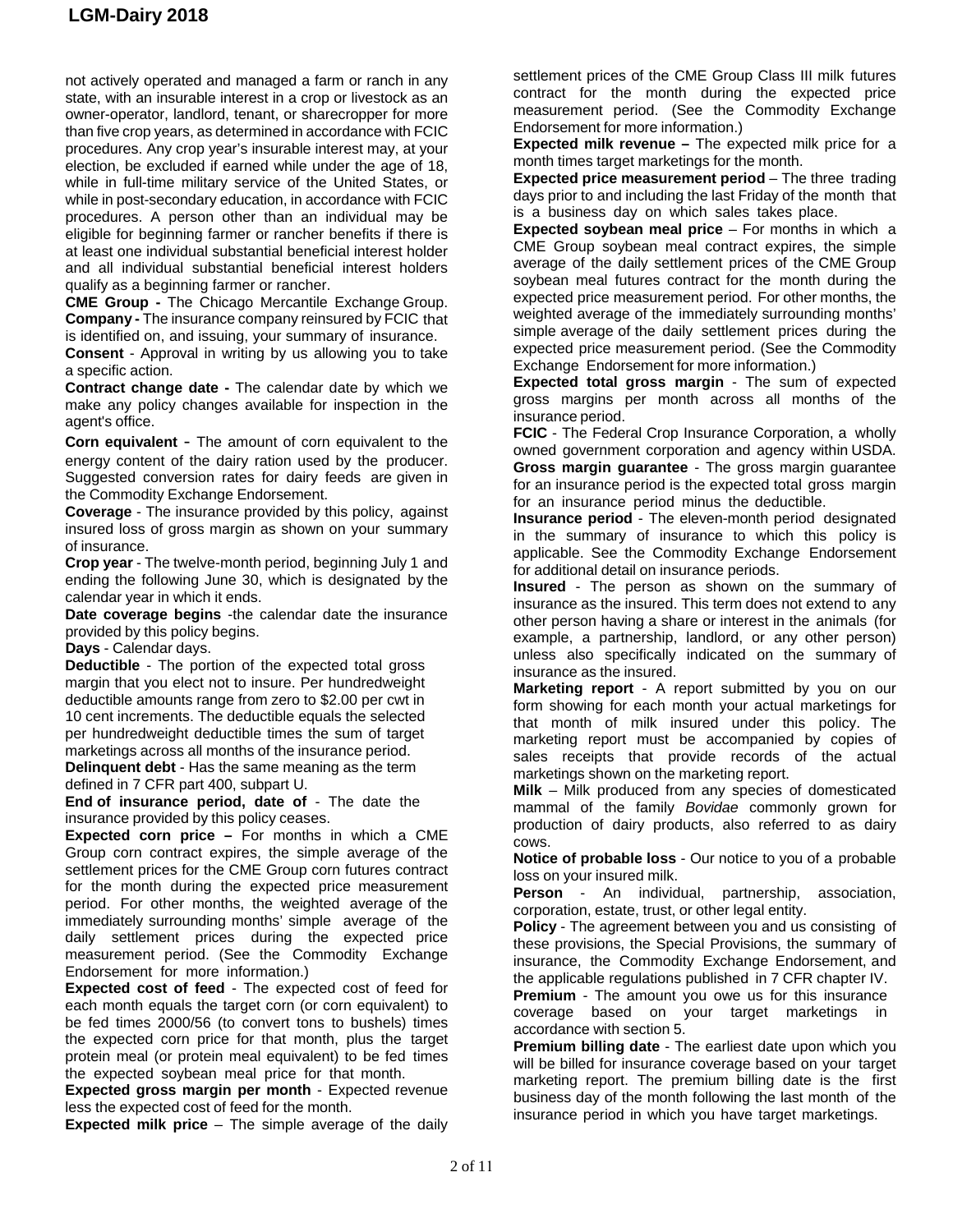**Producer premium** - The total premium minus the premium subsidy paid by FCIC.

**RMA** - Risk Management Agency, an agency within USDA.

**Sales closing date** - A date by which your completed application must be received by us. Also, the last date by which you may change your insurance coverage for an insurance period.

**Sales period** – The period that begins on the last business Friday of the month after validation of prices and rates and ends at 8:00 PM Central Time of the following day. **Share** - The lesser of your percentage interest in the insured milk as an owner at the time insurance attaches and at the time of sale. Persons who lease or hold some other interest in the milk other than as an owner are not considered to have a share in the milk.

**Soybean meal equivalent** - The amount of soybean meal equivalent to the protein content of the dairy ration used by the producer. Suggested conversion rates for dairy feeds are given in the Commodity Exchange Endorsement.

**Substantial beneficial interest** - An interest held by a person of at least 10 percent in the applicant or insured. All spouses that reside in the household will be considered to have a substantial beneficial interest in the applicant or insured unless the spouse can prove that the milk owned is in a totally separate farming operation in accordance with FCIC procedures and the spouse derives no benefit from the dairy operation of the insured or applicant.

**Summary of insurance** - Our statement to you, based upon your application, specifying the insured, the milk, the target marketings, gross margin guarantee, and the premium for an insurance period.

**Target corn to be fed** – Your determination as to the number of tons of corn or corn equivalent that you will feed for each month.

**Target protein meal to be fed** - Your determination as to the number of tons of soybean meal or protein meal equivalent you will feed each month.

**Target marketings** - Your determination as to the number of hundredweight of milk you elect to insure in each month during the insurance period.

**Target marketings report** - A report submitted by you on our form showing for each month your target marketings for that month.

**Termination date** - The calendar date upon which your insurance ceases to be in effect because of nonpayment of any amount due us under the policy, including premium.

**UCM** - FCIC's Underwriting Capacity Manager (UCM) web site. This is a facility through which FCIC manages underwriting capacity for livestock.

**USDA** - The United States Department of Agriculture.

**Void** - When the Policy is considered not to have existed for an insurance period as a result of concealment, fraud, or misrepresentation.

#### **2. Life of Policy, Cancellation, and Termination**

(a) Unless we are notified by FCIC that underwriting capacity for this plan of insurance is available, we will not accept your application or extend insurance for additional insurance periods. Sales for the year

will be suspended or terminated if there is insufficient underwriting capacity.

- (b) Your agent does not have authority to bind coverage under this policy. Coverage for the milk described in the application will only become effective when we notify you in writing that your application has been accepted and approved by us, and we issue a written summary of insurance to you.
	- (1) For subsequent insurance periods, coverage will only be effective if there is sufficient underwriting capacity and we issue a written summary of insurance to you.
	- (2) This policy will be available for sale only on business days when FCIC's UCM web site is operational.
- (c) The application must be completed by you and received by us not later than the sales closing date of each insurance period for which insurance coverage is requested. See the LGM for Dairy Cattle Commodity Exchange Endorsement for additional detail on sales closing dates.
- (d) Insurance coverage will not be provided if you are ineligible under the contract or under any Federal statute or regulation or if you do not have a share in the livestock or livestock products to be insured.
- (e) This is a continuous policy and will remain in effect for each crop year following the acceptance of the original application until canceled by you in accordance with the terms of the policy or terminated by operation of the terms of the policy or by us. In accordance with section 4, FCIC may change the coverage provided from year to year.
- (f) With respect to your application for insurance:
	- (1) You must include your social security number (SSN) if you are an individual (if you are an individual applicant operating as a business, you may provide an employer identification number (EIN) but you must also provide your SSN); or
	- (2) You must include your EIN if you are a person other than an individual;
	- (3) In addition to the requirements of section 2(f)(1) or (2), you must include the following for all persons who have a substantial beneficial interest in you:
		- (i) The SSN for individuals; or
		- (ii) The EIN for persons other than individuals and the SSNs for all individuals that comprise the person with the EIN if such individuals also have a substantial beneficial interest in you;
	- (4) Your application will not be accepted and no insurance will be provided for the year of application if the application does not contain your SSN or EIN. If your application contains an incorrect SSN or EIN for you, your application will be considered not to have been accepted, no insurance will be provided for the year of application and for any subsequent crop years, as applicable, and such policies will be void if:
		- (i) Such number is not corrected by you; or (ii) You correct the SSN or EIN but:
			- (A) You cannot prove that any error was inadvertent (Simply stating the error was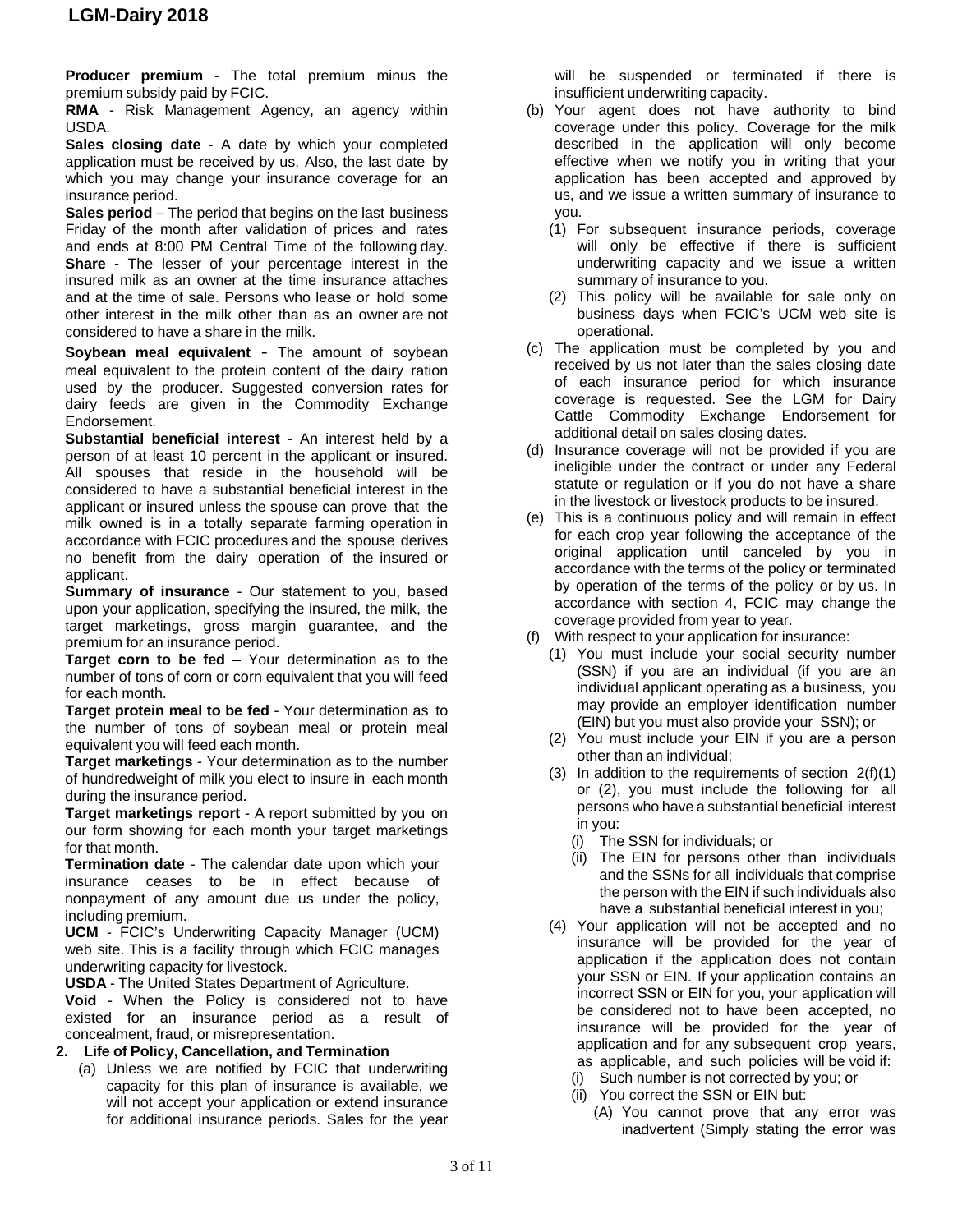inadvertent is not sufficient to prove the error was inadvertent); or

- (B) It is determined that the incorrect number would have allowed you to obtain disproportionate benefits under the crop insurance program, you are determined to be ineligible for insurance or you could avoid an obligation or requirement under any State or Federal law;
- (5) With respect to persons with a substantial beneficial interest in you:
	- (i) The insurance coverage for all crops included on your application will be reduced proportionately by the percentage interest in you of persons with a substantial beneficial interest in you (presumed to be 50 percent for spouses of individuals) if the SSNs or EINs of such persons are included on your application, the SSNs or EINs are correct, and the persons with a substantial beneficial interest in you are ineligible for insurance;
	- (ii) Your policies for all commodities included on your application, and for all applicable crop years, will be void if the SSN or EIN of any person with a substantial beneficial interest in you is incorrect or is not included on your application and:
		- (A) Such number is not corrected or provided by you, as applicable;
		- (B) You cannot prove that any error or omission was inadvertent (Simply stating the error or omission was inadvertent is not sufficient to prove the error or omission was inadvertent); or
		- (C) Even after the correct SSN or EIN is provided by you, it is determined that the incorrect or omitted SSN or EIN would have allowed you to obtain disproportionate benefits under the crop insurance program, the person with a substantial beneficial interest in you is determined to be ineligible for insurance, or you or the person with a substantial beneficial interest in you could avoid an obligation or requirement under any State or Federal law; or
	- (iii) Except as provided in sections  $2(b)(6)(ii)(B)$ and (C), your policies will not be voided if you subsequently provide the correct SSN or EIN for persons with a substantial beneficial interest in you and the persons are eligible for insurance;
- (6) When any of your policies are void under sections  $2(b)(4)$  or  $(5)$ :
	- (i) You must repay any indemnity, prevented planting payment or replant payment that may have been paid for all applicable commodities and crop years;
	- (ii) Even though the policies are void, you will still be required to pay an amount equal to 20 percent of the premium that you would otherwise be required to pay; and
	- (iii) If you previously paid premium or

administrative fees, any amount in excess of the amount required in section 2(b)(7)(ii) will be returned to you;

- (7) Notwithstanding any of the provisions in this section, if you certify to an incorrect SSN or EIN, or receive an indemnity, prevented planting payment or replant payment and the SSN or EIN was not correct, you may be subject to civil, criminal or administrative sanctions;
- (8) If any of the information regarding persons with a substantial beneficial interest in you changes after the sales closing date for the previous crop year, you must revise your application by the sales closing date for the current crop year to reflect the correct information. However, if such information changed less than 30 days before the sales closing date for the current crop year, you must revise your application by the sales closing date for the next crop year. If you fail to provide the required revisions, the provisions in section 2(b)(6) will apply; and
- (9) If you are, or a person with a substantial beneficial interest in you is, not eligible to obtain a SSN or EIN, whichever is required, you must request an assigned number for the purposes of this policy from us:
	- (i) A number will be provided only if you can demonstrate you are, or a person with a substantial beneficial interest in you is, eligible to receive Federal benefits;
	- (ii) If a number cannot be provided for you in accordance with section 2(b)(10)(i), your application will not be accepted; or
	- (iii) If a number cannot be provided for any person with a substantial beneficial interest in you in accordance with section 2(b)(10)(i), the amount of coverage for all crops on the application will be reduced proportionately by the percentage interest of such person in you.
- (g) After acceptance of the application, you may not cancel this policy for the initial crop year. Thereafter, the policy will continue in force for each succeeding crop year unless canceled or terminated as provided below.
- (h) Either you or we may cancel this policy after the initial crop year by providing written notice to the other on or before the cancellation date in accordance with section 2(m).
- (i) Any amount due to us for any policy authorized under the Act will be offset from any indemnity or prevented planting payment due you for this or any other crop insured with us under the authority of the Act.
	- (1) Even if your claim has not yet been paid, you must still pay the premium on or before the termination date for you to remain eligible for insurance.
	- (2) If we offset any amount due us from an indemnity or prevented planting payment owed to you, the date of payment for the purpose of determining whether you have a delinquent debt will be the date that you submit the claim for indemnity in accordance with section 14(e) (Your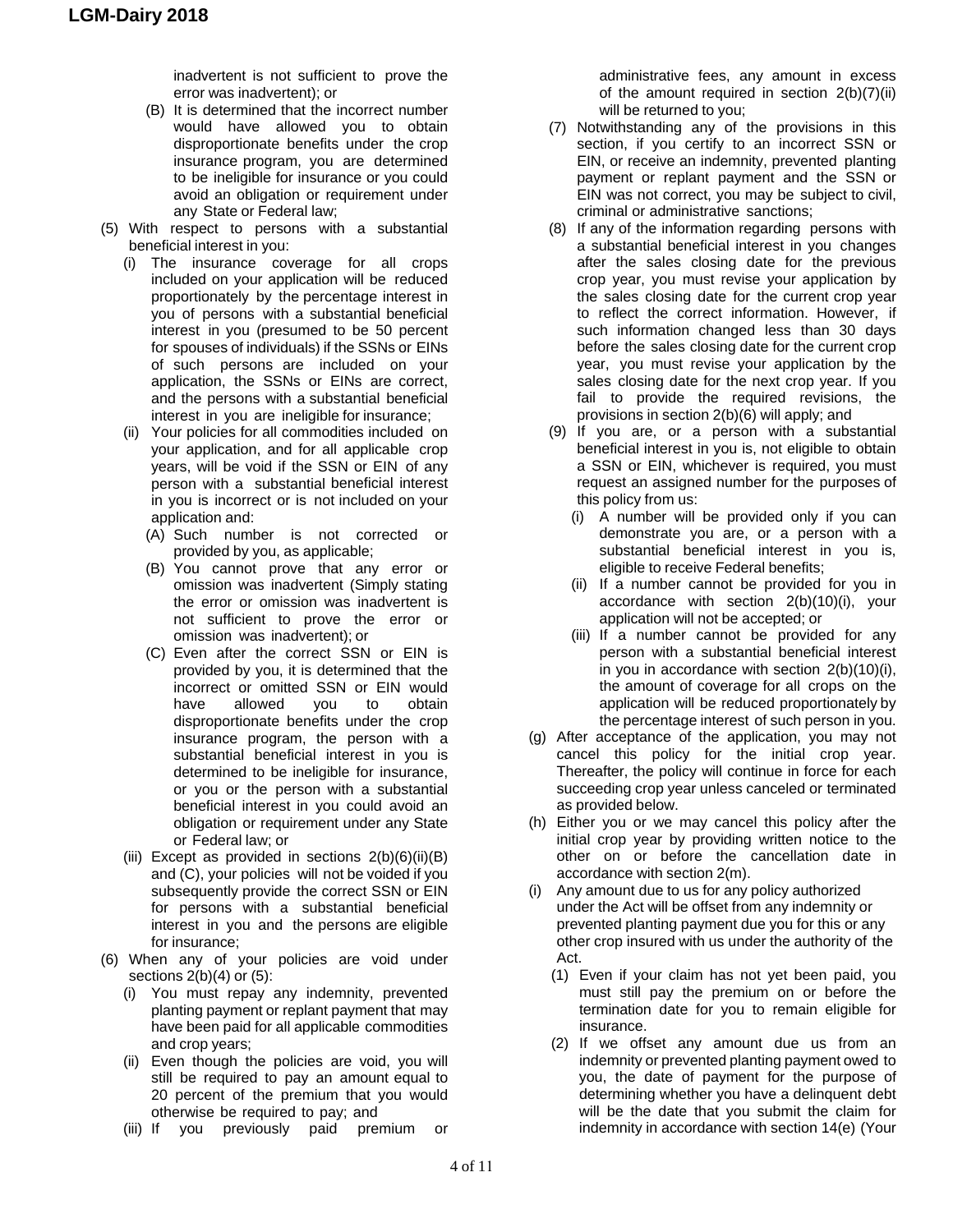Duties).

- (j) A delinquent debt for any policy will make you ineligible to obtain crop insurance authorized under the Act for any subsequent crop year and result in termination of all policies in accordance with section 2(j)(2).
	- (1) With respect to ineligibility:
		- (i) Ineligibility for crop insurance will be effective on:
			- (A) The date that a policy was terminated in accordance with section 2(j)(2) for the commodity for which you failed to pay premium, an administrative fee, or any related interest owed, as applicable;
			- (B) The payment due date contained in any notification of indebtedness for any overpaid indemnity, prevented planting payment or replanting payment, if you fail to pay the amount owed, including any related interest owed, as applicable, by such due date; or
			- (C) The termination date for the crop year prior to the crop year in which a scheduled payment is due under a written payment agreement if you fail to pay the amount owed by any payment date in any agreement to pay the debt.
		- (ii) If you are ineligible and a policy has been terminated in accordance with section 2(j)(2), you will not receive any indemnity, prevented planting payment or replanting payment, if applicable, and such ineligibility and termination of the policy may affect your eligibility for benefits under other USDA programs. Any indemnity, prevented planting payment or replanting payment that may be owed for the policy before it has been terminated will remain owed to you, but may be offset in accordance with section 2(i), unless your policy was terminated in accordance with sections  $2(i)(2)(i)(A)$ , (B) or (D).
	- (2) With respect to termination:
		- (i) Termination will be effective on:
			- (A) For a policy with unpaid administrative fees or premiums, the termination date immediately subsequent to the billing date for the crop year (For policies for which the sales closing date is prior to the termination date, such policies will terminate for the current crop year even if insurance attached prior to the termination date. Such termination will be considered effective as of the sales closing date and no insurance will be considered to have attached for the crop year and no indemnity, prevented planting or replant payment will be owed);
			- (B) For a policy with other amounts due, the termination date immediately following the date you have a delinquent debt (For policies for which the sales closing date is prior to the termination date, such

policies will terminate for the current crop year even if insurance attached prior to the termination date. Such termination will be considered effective as of the sales closing date and no insurance will be considered to have attached for the crop year and no indemnity, prevented planting or replant payment will be owed),

- (C) For all other policies that are issued by us under the authority of the Act, the termination date that coincides with the termination date for the policy with the delinquent debt or, if there is no coincidental termination date, the termination date immediately following the date you become ineligible; or
- (D) For execution of a written payment agreement and failure to make any scheduled payment, the termination date for the crop year prior to the crop year in which you failed to make the scheduled payment (for this purpose only, the crop year will start the day after the termination date and end on the next termination date, e.g., if the termination date is November 30 and you fail to make a payment on November 15, 2011, your policy will terminate on November 30, 2010, for the 2011 crop year).
- (ii) For all policies terminated under sections  $2(i)(2)(i)(A)$ ,  $(B)$ , or  $(D)$ , any indemnities paid subsequent to the termination date must be repaid.
- (iii) Once the policy is terminated, it cannot be reinstated for the current crop year unless:
	- (A) The termination was in error.
	- (B) The Administrator of the Risk Management Agency, at his or her sole discretion, determines that the following are met:
		- (1) In accordance with 7 CFR part 400, subpart U, and FCIC issued<br>procedures, you provide procedures, you documentation that your failure to pay your debt is due to an unforeseen or unavoidable event or an extraordinary weather event that created an impossible situation for you to make timely payment;
		- (2) You remit full payment of the delinquent debt owed to us or FCIC with your request submitted in accordance with section  $2(j)(2)(iii)(B)(3);$  and
		- (3) You submit a written request for reinstatement of your policy to us no later than 60 days after the termination date or the missed payment date of a previously executed written payment agreement, or in the case of overpaid indemnity or any amount that became due after the termination date the due date specified in the notice to you of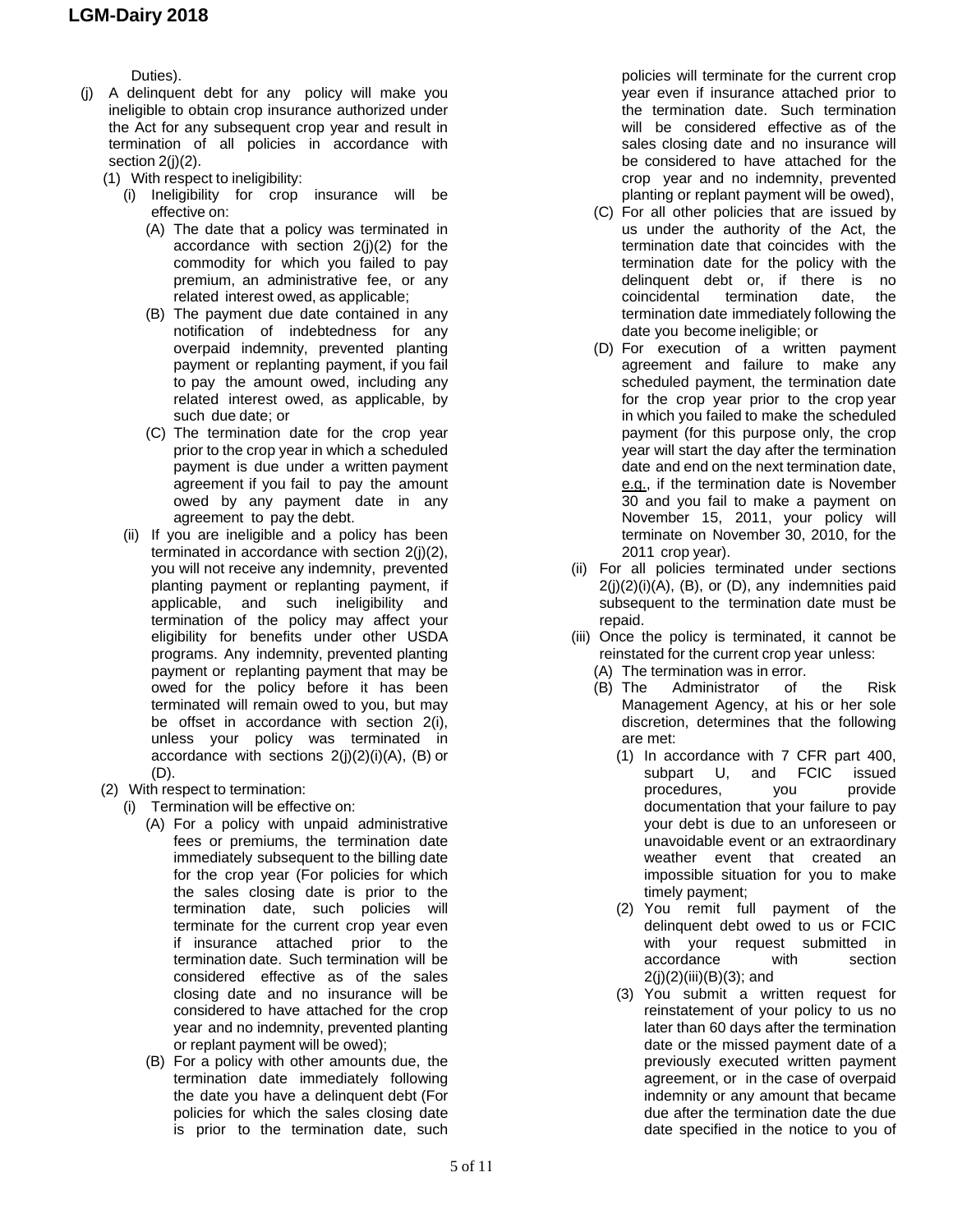- the amount due, if applicable.
- (i) If authorization for reinstatement, as defined in 7 CFR part 400, subpart U, is granted, your policies will be reinstated effective at the beginning of the crop year for which you were determined ineligible, and you will be entitled to all applicable benefits under such policies, provided you meet all eligibility requirements and comply with the terms of the policy; and
- (ii) There is no evidence of fraud or misrepresentation; or
- (C) We determine that, in accordance with 7 CFR part 400, subpart U, and FCIC issued procedures, the following are met:
	- (1) You can demonstrate:
		- (i) You made timely payment for the amount of premium owed but you inadvertently omitted some small amount, such as the most recent month's interest or a small administrative fee;
		- (ii) The amount of the payment was clearly transposed from the amount that was otherwise due (For example, you owed \$892 but you paid \$829); or
		- (iii) You timely made the full payment of the amount owed but the delivery of that payment was delayed and was postmarked no more than seven calendar days after the termination date or the missed payment date of a previously executed written payment agreement, or in the case of overpaid indemnity or any amount that became due after the termination date the due date specified in a notice to you of a the notice to you of an amount due, as applicable.
	- (2) You remit full payment of the delinquent debt owed to us; and
	- (3) You submit a written request for reinstatement of your policy to us in accordance with 7 CFR part 400, subpart U and applicable procedures no later than 30 days after the termination date or the missed payment date of a previously executed written payment agreement, or in the case of overpaid indemnity or any amount that became due after the termination date, the due date specified in the notice to you of the amount due, if applicable; and
	- (4) If authorization for reinstatement, as defined in 7 CFR part 400, subpart U, is granted, your policies will be reinstated effective at the beginning of the crop year for which you were

determined ineligible, and you will be entitled to all applicable benefits under such policies, provided you meet all eligibility requirements and comply with the terms of the policy; and

- (5) There is no evidence of fraud or misrepresentation.
- (iv) A determination made in section  $2(i)(2)(iii)(B)$ exhausts all administrative remedies for purposes of termination.
- (3) To regain eligibility, you must:
	- (i) Repay the delinquent debt in full;
	- (ii) Execute a written payment agreement and make payments in accordance with the agreement (We will not enter into a written payment agreement with you if you have previously failed to make a scheduled payment under the terms of any other payment agreement with us or any other insurance provider); or
	- (iii) Have your debts discharged in bankruptcy.
- (4) After you become eligible for crop or livestock insurance, if you want to obtain coverage for your crops or livestock, you must submit a new application on or before the sales closing date for the commodity (Since applications for crop insurance cannot be accepted after the sales closing date, if you make any payment after the sales closing date, you cannot apply for insurance until the next crop year).
- (5) For example, for the 2011 crop year, if crop A, with a termination date of October 31, 2010, and crop B, with a termination date of March 15, 2011, are insured and you do not pay the premium for crop A by the termination date, you are ineligible for crop insurance as of October 31, 2010, and crop A's policy is terminated as of that date. Crop B's policy does not terminate until March 15, 2011, and an indemnity for the 2010 crop year may still be owed. If you enter into a written payment agreement on September 25, 2011, the earliest date by which you can obtain crop insurance for crop A is to apply for crop insurance by the October 31, 2011, sales closing date and for crop B is to apply for crop insurance by the March 15, 2012, sales closing date. If you fail to make a payment that was scheduled to be made on April 1, 2012, your policy will terminate as of October 31, 2011, for crop A, and March 15, 2012, for crop B, and no indemnity, prevented planting payment or replant payment will be due for that crop year for either crop. You will not be eligible to apply for crop insurance for any crop until after the amounts owed are paid in full or you have your debts discharged in bankruptcy. .
- (6) If you are determined to be ineligible under section 2(f), persons with a substantial beneficial interest in you may also be ineligible until you become eligible again.
- (7) A determination made under:
	- (i) Section  $2(j)(2)(ii)$  may only be appealed to the National Appeals Division in accordance with 7 CFR part 11; and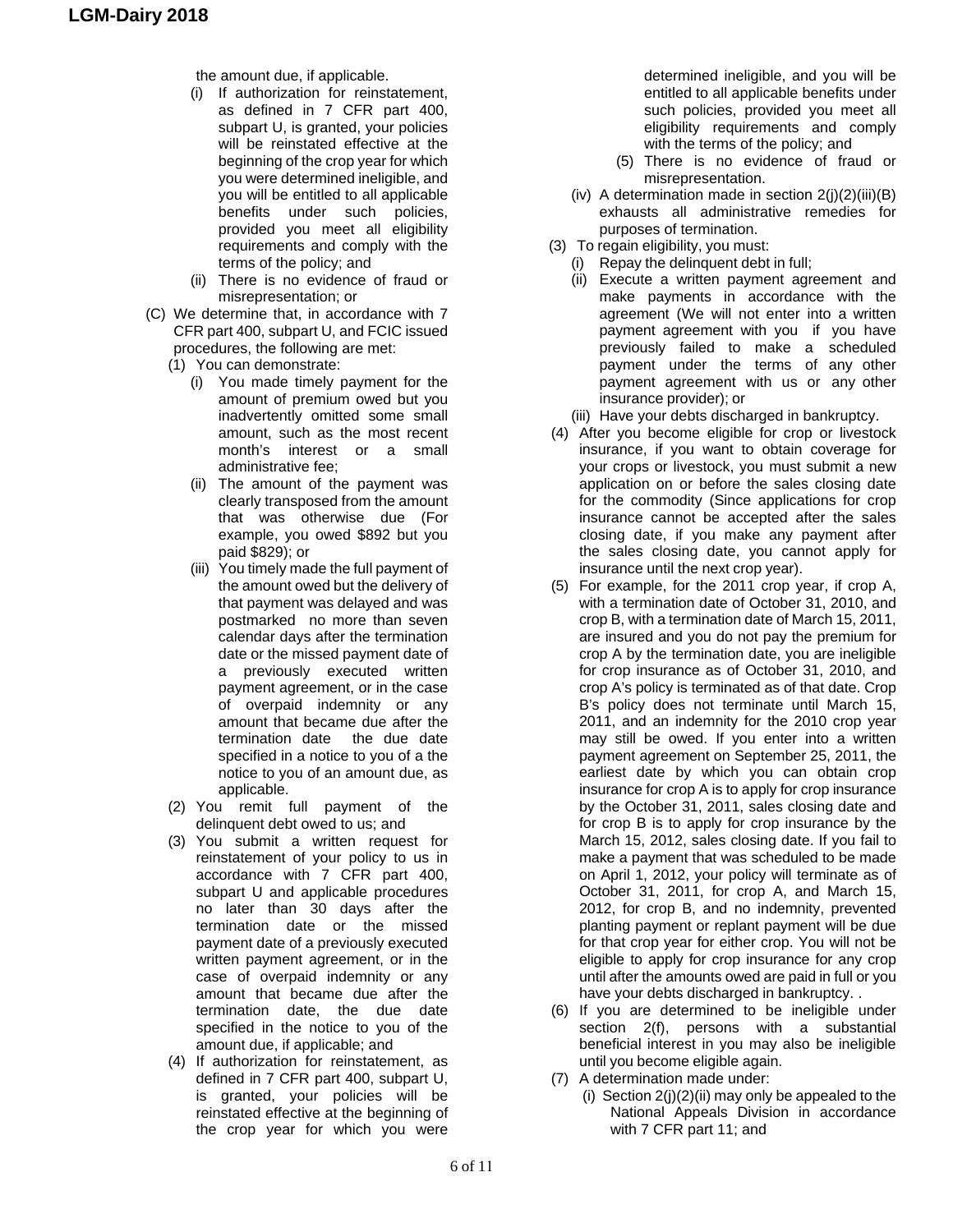- (ii) Section  $2(j)(2)(iii)$  may only be appealed in accordance with section 20.
- (k) In cases where there has been a death, disappearance, judicially declared incompetence, or dissolution of any insured person:
	- (1) If any married individual insured dies, disappears, or is judicially declared incompetent, the named insured on the policy will automatically convert to the name of the spouse if:
		- (i) The spouse was included on the policy as having a substantial beneficial interest in the named insured; and
		- (ii) The spouse has a share of the commodity/crop.
	- (2) The provisions in section 2(g)(3) will be applicable if:
		- (i) Any partner, member, shareholder, etc., of an insured entity dies, disappears, or is judicially declared incompetent, and suchevent automatically dissolves the entity; or
		- (ii) An individual, whose estate is left to a beneficiary other than a spouse or left to the spouse and the criteria in section  $2(g)(1)$  are not met, dies, disappears, or is judicially declared incompetent.
	- (3) If section  $2(g)(2)$  applies and the death,<br>disappearance, or judicially declared disappearance, or judicially incompetence occurred:
		- (i) More than 30 days before the cancellation date, the policy is automatically canceled as of the cancellation date and a new application must be submitted; or
		- (ii) Thirty days or less before the cancellation date, or after the cancellation date, the policy will continue in effect through the crop year immediately following the cancellation date and be automatically canceled as of the cancellation date immediately following the end of the insurance period for the crop year, unless canceled by the cancellation date prior to the start of the insurance period:
			- (A) A new application for insurance must be submitted prior to the sales closing date for coverage for the subsequent crop year; and
			- (B) Any indemnity, will be paid to the person or persons determined to be beneficially entitled to the payment and such person or persons must comply with all policy provisions and pay the premium.
	- (4) If any insured entity is dissolved for reasons other than death, disappearance, or judicially declared incompetence:
		- (i) Before the cancellation date, the policy is automatically canceled as of the cancellation date and a new application must be submitted; or
		- (ii) On or after the cancellation date, the policy will continue in effect through the crop year immediately following the cancellation date and be automatically canceled as of the

cancellation date immediately following the end of the insurance period for the crop year, unless canceled by the cancellation date prior to the start of the insurance period:

- (A) A new application for insurance must be submitted prior to the sales closing date for coverage for the subsequent crop year; and
- (B) Any indemnity will be paid to the person or persons determined to be beneficially entitled to the payment and such person or persons mustcomply with all policy provisions and pay the premium.
- (5) If section  $2(g)(2)$  or (4) applies, a remaining member of the insured person or the beneficiary is required to report to us the death, disappearance, judicial incompetence, or other event that causes dissolution not later than the next cancellation date, except if section  $2(g)(3)(ii)$  applies, notice must be provided by the cancellation date for the next crop year. If notice is not provided timely, the provisions of section  $2(g)(2)$  or (4) will apply retroactive to the date such notice should have been provided and any payments made after the date the policy should have been canceled must be returned.
- (l) We may cancel your policy if no premium is earned for 3 consecutive years.
- (m) The cancellation date is June 30 for all insurance periods.
- (n) When obtaining additional coverage, you must provide information regarding crop insurance coverage on any crop previously obtained at any other local FSA office or from an approved insurance provider, including the date such insurance was obtained and the amount of the administrative fee.
- (o) Any person may sign any document relative to crop insurance coverage on behalf of any other person covered by such a policy, provided that the person has a properly executed power of attorney or such other legally sufficient document authorizing such person to sign. You are still responsible for the accuracy of all information provided on your behalf and may be subject to the consequences in section 6(g), and any other applicable consequences, if any information has been misreported.

#### **3. Insurance Coverages**

- (a) Your gross margin guarantee, deductible, and maximum premium for the insurance period are as shown on your summary of insurance.
- (b) You must select a deductible by the sales closing date.
- (c) You may only select one deductible that is applicable for all target marketings.
- (d) Target marketings must be submitted on our form by the sales closing date for each insurance period in which you desire coverage. If target marketings are not submitted by the sales closing date, your target marketings for the insurance period will be zero.
- (e) Target marketings for any month of an insurance period cannot be greater than the approved target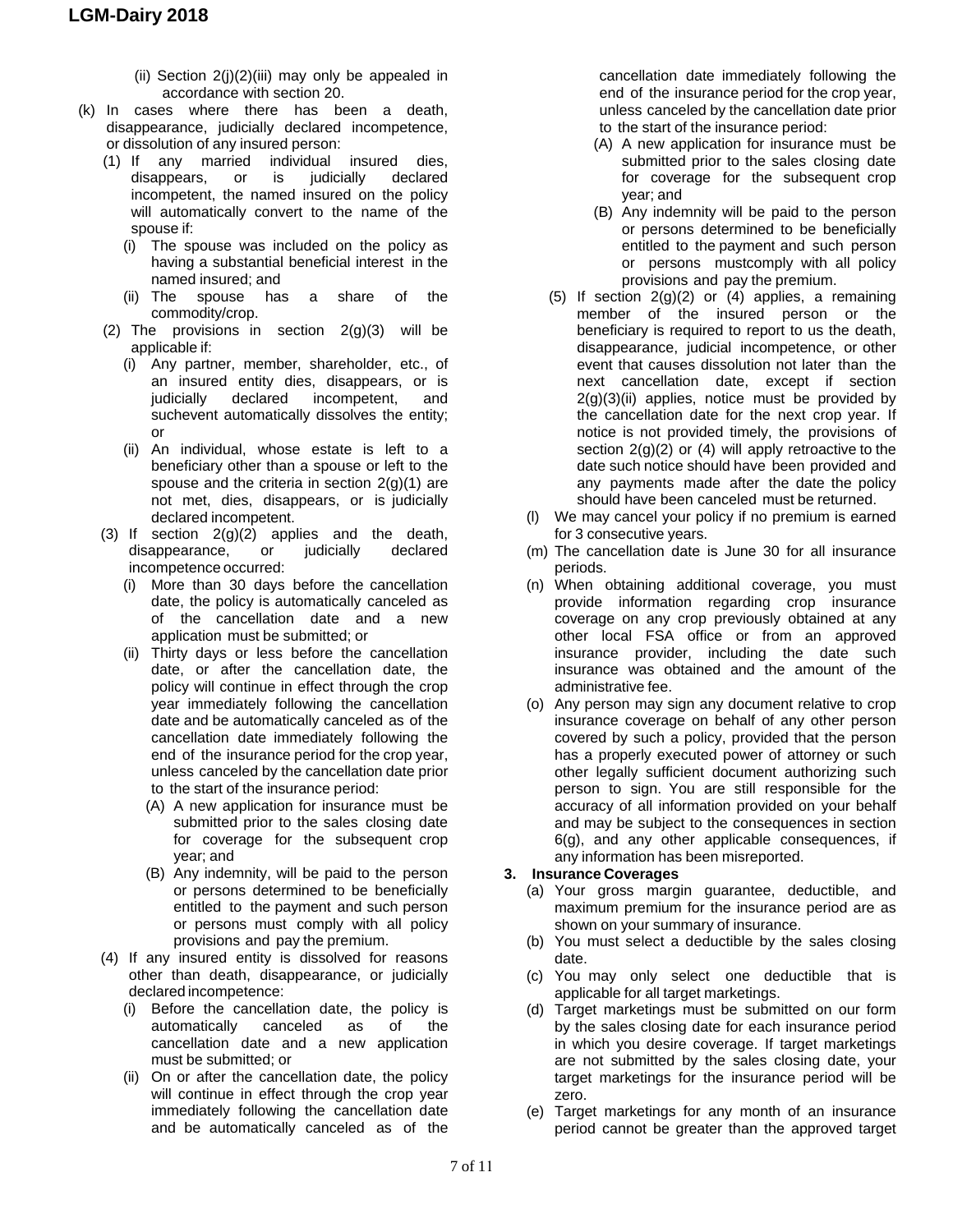marketings for that insurance period. Your target marketings are due at the time of application in the initial insurance period and your target marketings report is due by the sales closing date in subsequent insurance periods.

- (f) No indemnity will be owed, but you will still be responsible for any premiums owed, if we find that your marketing report:
	- (1) Is not supported by written verifiable records in accordance with the definition of marketing report; or
	- (2) Fails to accurately report actual marketings or other material information.
- (g) Under no circumstance will the total number of hundredweight insured exceed 240,000 hundredweight of milk in any insurance period or insurance year.
- (h) Coverage can be purchased from the time during the sales period or as otherwise specified in the Special Provisions. Coverage is not available for purchase if expected milk and feed prices are not available on the RMA website.
- (i) Sales of LGM may be suspended for the next sales period if unforeseen and extraordinary events occur that interfere with the effective functioning of the corn, soybean meal, or milk commodity markets. Evidence of such events may include, but is not limited to, consecutive limit down moves in the milk futures markets or limit up moves in the corn and soybean meal contracts.

#### **4. Causes of Loss Covered**

This policy provides insurance only for the difference between the actual gross margin and the gross margin guarantee due to natural occurrences. This policy does not insure against the death or other loss or destruction of your dairy cattle, or against any unexpected decline in milk production, or in other loss or damage of any kind whatsoever.

#### **5. Premium**

- (a) The premium (gross premium less premium subsidy paid on your behalf by FCIC) is earned and payable at the time coverage begins.
- (b) You are only eligible for premium subsidy if you target market in two (2) or more months of an insurance period.
- (c) Payment of premium with a check that has been returned for insufficient funds will result in your target marketings being reduced to zero for each month of the insurance period and you will have no coverage for milk under this policy.
- (d) The premium amount is shown on your summary of insurance.
- (e) Premium owed by you will be offset from an indemnity due you. The date of payment for the purpose of determining whether you have a delinquent debt will be the date that you submit the claim for indemnity.
- (f) If you qualify as a beginning farmer or rancher, your premium subsidy will be 10 percentage points greater than the premium subsidy that you would otherwise receive, unless otherwise specified in the Special Provisions.
- (g) Effective for any policies with a sales closing date on

or after July 1, 2015, you will be ineligible for any premium subsidy paid on your behalf by FCIC for any policy issued by us if:

- (1) USDA determines you have committed a violation of the highly erodible land conservation or wetland conservation provisions of 7 CFR part 12 as amended by the Agricultural Act of 2014; or
- (2) You have not filed form AD-1026, or successor form, with FSA by June 1 prior to the sales closing date to be properly identified as in compliance with the applicable conservation provisions specified in section 5(g)(1).
	- (i) Notwithstanding section 5(g)(2), if you demonstrate you began farming for the first time after June 1 but prior to the beginning of the reinsurance year (July 1), you may be eligible for premium subsidy the subsequent reinsurance year without having form AD– 1026 on file with FSA on or before June 1. For example, if you demonstrate you started farming for the first time on June 15, 2015, you may be eligible for premium subsidy for the 2016 reinsurance year without form AD–1026 on file with FSA.
	- (ii) To be eligible for premium subsidy paid on your behalf by FCIC, it is your responsibility to assure you meet all the requirements for:
		- (A) Compliance with the conservation provisions specified in section 5(g)(1) of this section; and
		- (B) Filing form AD-1026, or successor form, to be properly identified as in compliance with the conservation provisions specified in section 5(g)(1) of this section.

# **6. Insurance Period**

- (a) Coverage begins on your milk on the first day of the second calendar month following the month of the sales closing date, unless otherwise specified in the Special Provisions. For example for the contract with a sales closing date in January, coverage will begin on March 1.
- (b) Coverage ends at the earliest of:
	- (1) The last month of the insurance period in which you have target marketings.
	- (2) As otherwise specified in the policy.
	- (3) If the end date is on a Saturday, Sunday, or federal holiday or, if for any reason the relevant report is not available to us for that day or any other day of the ending period, then the actual ending value will be based on the most recent reports made prior to that date.

#### **7. Determining Indemnities**

- (a) In the case of a payable loss on insured milk, we will send you a notice of probable loss approximately ten days after all actual gross margins applicable for the insurance period are released by RMA. You must submit a marketing report, within 15 days of your receipt of the notice of probable loss.
- (b) In the event of loss covered by this policy, we will settle your claim by subtracting the actual total gross margin from the gross margin guarantee. If the result is greater than zero, an indemnity will be paid.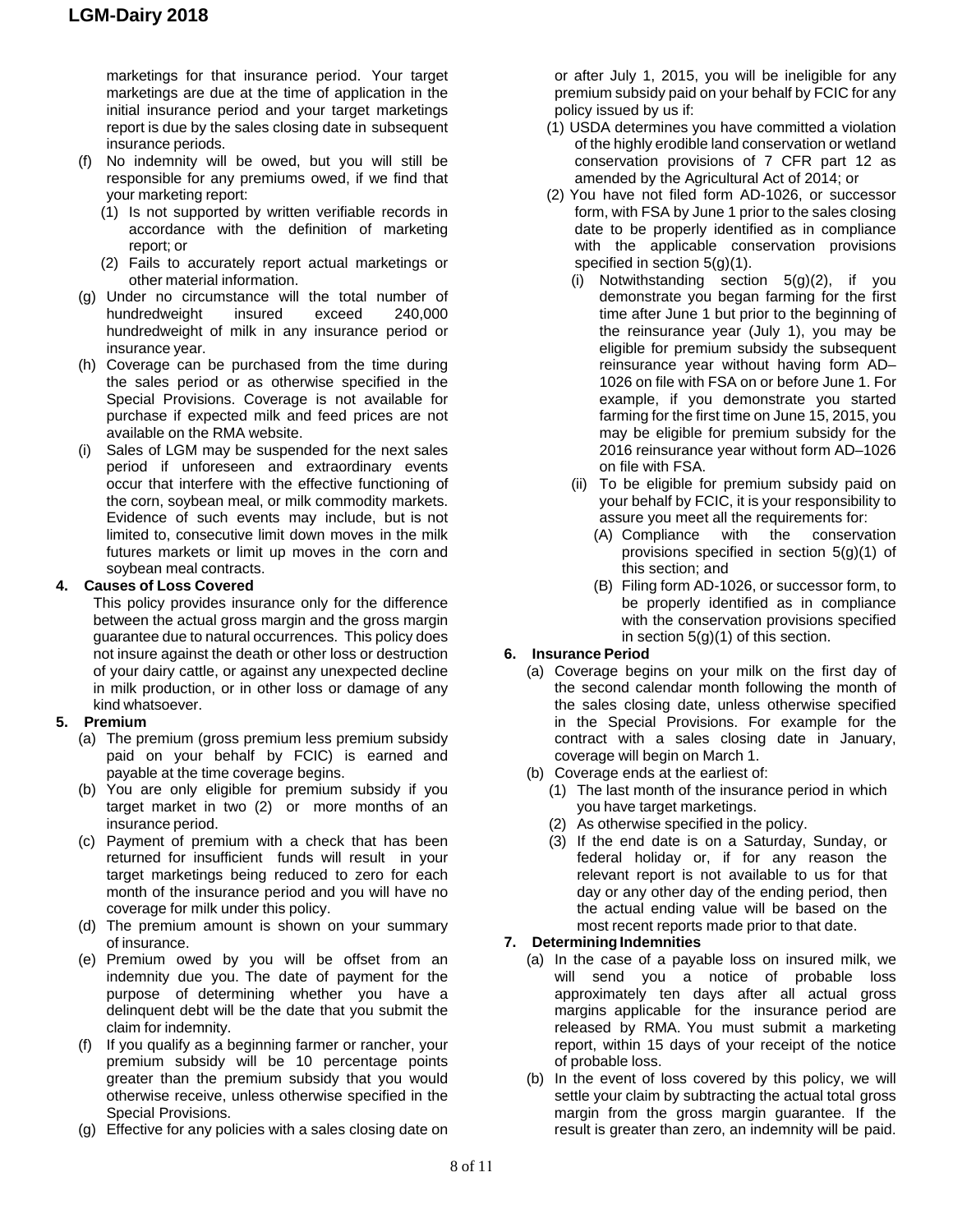Under no circumstances will the indemnity be greater than your total target marketings multiplied by the three-day average CME Group Class III milk futures price established at the beginning of the insurance period.

(c) In the event that the total of actual marketings are less than 75 percent of the total of targeted marketings for the insurance period, indemnities will be reduced by the percentage by which the total of actual marketings for the insurance period fell below the total of target marketings for the period.

# **8. Conformity to Food Security Act**

Although your violation of a number of federal statutes, including the Act, may cause cancellation or termination of the policy or may cause the policy to become void, you should be specifically aware that your policy will be canceled if you are determined to be ineligible to receive benefits under the Act due to violation of the controlled substance provisions (title XVII) of the Food Security Act of 1985 (Pub. L. 99-198) and the regulations published at 7 CFR part 400, subpart F. Your policy will be canceled if you are determined, by the appropriate agency, to be in violation of these provisions. We will recover any and all monies paid to you or received by you during your period of ineligibility, and your premium will be refunded, less a reasonable amount for expenses and handling not to exceed 20 percent of the total premium.

# **9. Amounts Due Us**

- (a) Interest will start to accrue on the premium billing date if the check for premium is returned for insufficient funds at the rate of 1.25 percent simple interest per calendar month, on any unpaid amount due us.
- (b) For the purpose of any other amounts due us, such as repayment of indemnities found not to have been earned, interest will start to accrue on the date that notice is issued to you for the collection of the unearned amount. Amounts found due under this paragraph will not be charged interest if payment is made within 30 days of issuance of the notice by us. The amount will be considered delinquent if not paid within 30 days of the date the notice is issued by us.
- (c) All amounts paid will be applied first to expenses of collection, if any, second, to the reduction of accrued interest, and then to the reduction of the principal balance.
- (d) If we determine that it is necessary to contract with a collection agency or to employ an attorney to assist in collection, you agree to pay all the expenses of collection.
- (e) Amounts owed to us by you may be collected in part through administrative offset from payments you receive from United States government agencies in accordance with 31 U.S.C. chapter 37.

# **10. Legal Action Against Us**

- (a) You may not bring legal action against us unless you have complied with all of the policy provisions.
- (b) If you do take legal action against us, you must do so within 12 months after denial of your claim. Suit must be brought in accordance with the provisions

of 7 U.S.C. 1508(j).

(c) Under no circumstances will we be liable for the payment of damages (compensatory, punitive, or other), attorneys' fees, or other charges in connection with any claim for indemnity, whether we approve or disapprove such claim.

### **11. Payment and Interest Limitations**

We will pay simple interest computed on the net indemnity ultimately found to be due by us or by a final judgment of a court of competent jurisdiction, from and including the 61st day after the date you sign, date, and submit to us the properly completed marketing report. Interest will be paid only if the reason for our failure to timely pay is **NOT** due to your failure to provide information or other material necessary for the computation or payment of the indemnity. The interest rate will be that established by the Secretary of the Treasury under section 12 of the Contract Disputes Act of 1978 (41 U.S.C. 611) and published in the Federal Register semiannually on or about January 1 and July 1 of each year, and may vary with each publication.

# **12. Concealment, Misrepresentation or Fraud**

- (a) If you have falsely or fraudulently concealed the fact that you are ineligible to receive benefits under the Act or if you or anyone assisting you has concealed or misrepresented any material fact relating to this Policy:
	- (1) This policy will be void; and
	- (2) You may be subject to remedial sanctions in accordance with 7 CFR part 400, subpart R.
- (b) Voidance of this policy will result in you having to reimburse all indemnities paid for the insurance period.
- (c) Voidance will be effective on the first day of the insurance period for the crop year in which the act occurred and will not affect the policy for subsequent insurance periods unless a violation of this section also occurred in such insurance periods.
- (d) Even though this policy is void, you will still be required to pay the administrative and operating expenses contained on your premium statement to offset costs incurred by us in the service of this policy.
- (e) If you are convicted of a felony for knowingly defrauding the government in connection with this policy, you will be permanently debarred from participation of any program administered by the U.S. Department of Agriculture. The Secretary may reduce the period of debarment to not less than 10 years.

#### **13. Transfer of Coverage and Right to Indemnity**

- If you transfer any of your milk during the insurance period, you may transfer your coverage rights, if the transferee is eligible for crop or livestock insurance.
- (a) We will not be liable for any more than the liability determined in accordance with your policy that existed before the transfer occurred.
- (b) The transfer of coverage rights must be on our form and will not be effective until approved by us in writing.
- (c) Both you and the transferee are jointly and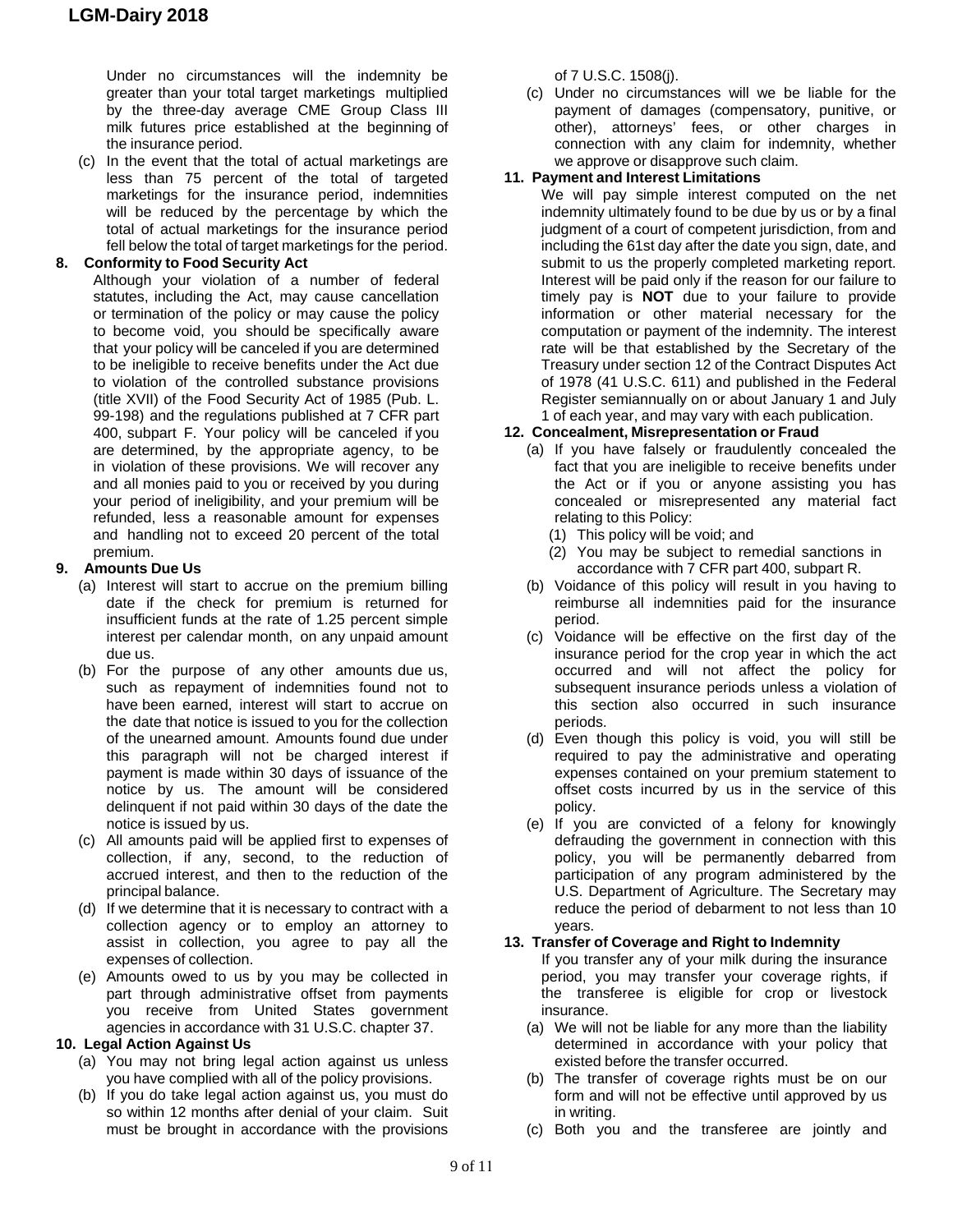severally liable for the payment of the premium.

- (d) The transferee has all rights and responsibilities under this policy consistent with the transferee's interest.
- (e) If the transferee is not eligible for livestock insurance for any reason, and the transfer occurs before the final 30 days of the insurance period, then the transferred portion of the coverage will be terminated and no premium for that portion will be refunded.

# **14. Assignment of Indemnity**

- (a) You may assign your right to an indemnity for the crop year only to creditors or other persons to whom you have a financial debt or other pecuniary obligation. You may be required to provide proof of the debt or other pecuniary obligation before we will accept the assignment of indemnity.
- (b) All assignments must be on our form and must be provided to us. Each assignment form may contain more than one creditor or other person to whom you have a financial debt or other pecuniary obligation.
- (c) Unless you have provided us with a properly executed assignment of indemnity, we will not make any payment to a lienholder or other person to whom you have a financial debt or other pecuniary obligation even if you may have a lien or other assignment recorded elsewhere. Under no circumstances will we be liable:
	- (1) To any lienholder or other person to whom you have a financial debt or other pecuniary obligation where you have failed to include such lienholder or person on a properly executed assignment of indemnity provided to us; or
	- (2) To pay to all lienholders or other persons to whom you have a financial debt or other pecuniary obligation any amount greater than the total amount of indemnity owed under the policy.
- (d) If we have received the properly executed assignment of indemnity form:
	- (1) Only one payment will be issued jointly in the names of all assignees and you; and
	- (2) Any assignee will have the right to submit all loss notices and forms as required by the policy.
- (e) If you have suffered a loss from an insurable cause and fail to file a claim for indemnity within the period specified in section 7(a), the assignee may submit the claim for indemnity not later than 15 days after the period for filing a claim has expired. We will honor the terms of the assignment only if we can accurately determine the amount of the claim. However, no action will lie against us for failure to do so.

#### **15. Descriptive Headings**

The descriptive headings of the various policy provisions are formulated for convenience only and are not intended to affect the construction or meaning of any of the policy provisions.

#### **16. Notices**

(a) All notices required to be given by you must be in writing and received by the insurance agent identified in your application within the designated

time unless otherwise provided by the notice requirement. Notices required to be given immediately may be by telephone or in person and confirmed in writing. Time of the notice will be determined by the time of our receipt of the written notice. If the date by which you are required to submit a report or notice falls on Saturday, Sunday, or a federal holiday, or if your agent's office is, for any reason, not open for business on the date you are required to submit such notice or report, such notice or report must be submitted on the next business day.

(b) All notices and communications required to be sent by us to you will be mailed to the address contained in the summary of insurance. Notice sent to such address will be conclusively presumed to have been received by you. You should advise us immediately of any change of address.

#### **17. Applicability of State and Local Statutes**

If the provisions of this policy conflict with statutes of the state or locality in which this policy is issued, the policy provisions will prevail. State and local laws and regulations in conflict with federal statutes or regulations do not apply to this policy.

#### **18. Other Insurance**

You must not obtain any other livestock insurance issued under the authority of the Act on the insured milk. If we determine that more than one policy on the milk is intentional, you may be subject to the sanctions authorized under this policy, the Act, or any other applicable statute. If we determine that the violation was not intentional, the policy with the earliest date of application will be in force and all other policies will be void. Nothing in this paragraph prevents you from obtaining other insurance not issued under the Act.

#### **19. Access to Insured Milk and Records, and Record Retention**

- (a) We, and any employee of USDA, reserve the right to examine the dairy herd of the insured producer, and all records relating to sale of the milk as often as we reasonably require during the record retention period.
- (b) For three years after the end of the insurance period, you must retain, and provide upon our request, or the request of any USDA employee, complete records of the purchase, feeding (used to determine capacity only), shipment, sale, or other disposition of all the insured milk. This requirement also applies to the records to establish the basis for the marketing report for each insurance period. You must also provide upon our request, or the request of any USDA employee, separate records showing the same information from any milk not insured. We may extend the record retention period beyond three years by notifying you of such extension in writing. Your failure to keep and maintain such records will result in no indemnity being due and since the denial of indemnity is based on a breach of the policy for the insurance period, you will still be required to pay all premiums owed.
- (c) Any person designated by us, and any employee of USDA, will, at any time during the record